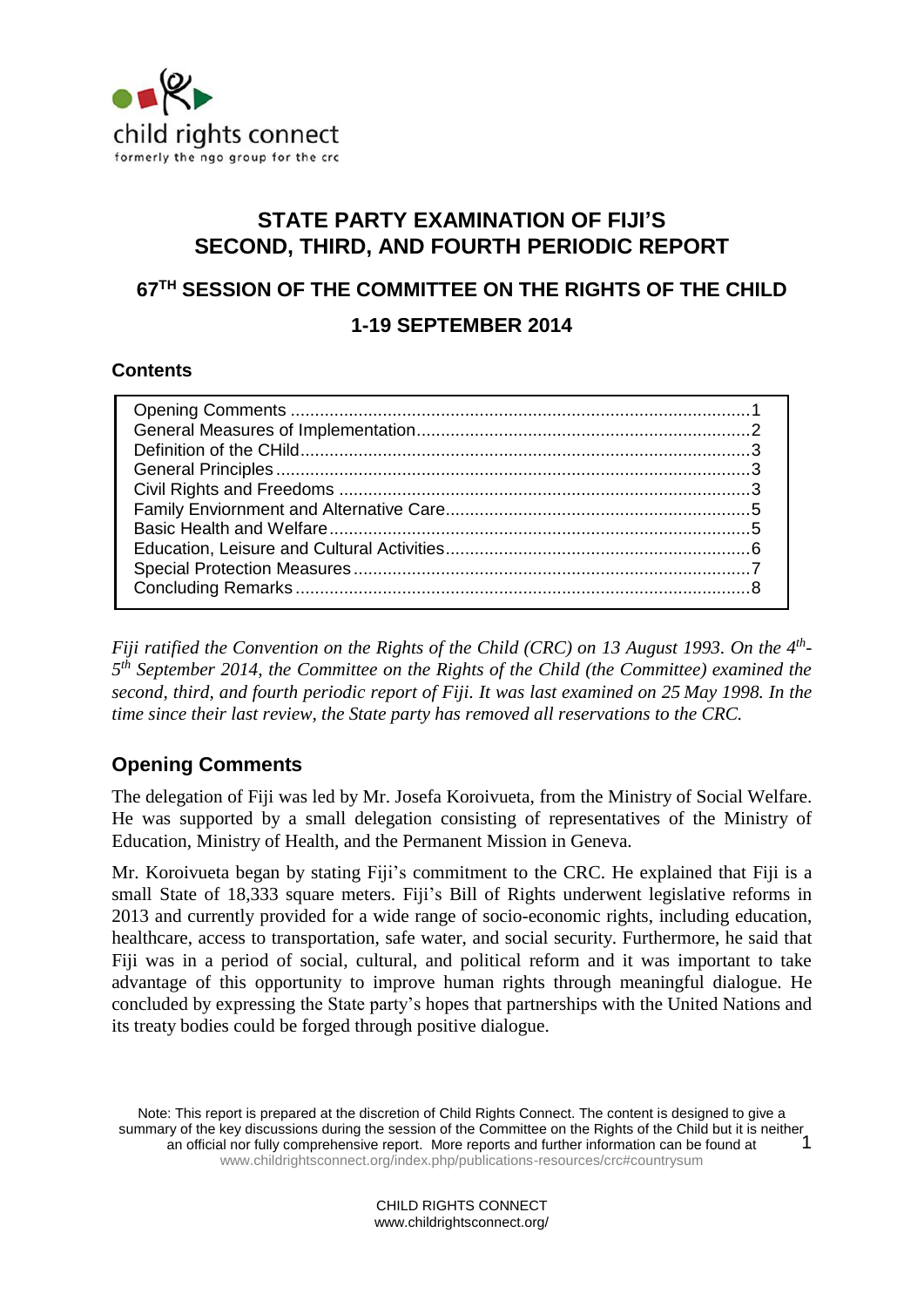The country rapporteurs, Mr. Guran and Mr. Mezmur, welcomed the delegation from Fiji and looked forward to discussing the situation of Fijian children.

# **General Measures of Implementation**

### *Coordination*

The Committee asked for clarification on the effectiveness and structure of the National Coordinating Committee on Children (NCCC). The delegation responded that since the inception of the NCCC, it had fallen under the responsibility of several different ministries and was therefore not very effective. However, in 2013 the State began reforming the structure to include both technical members and permanent secretaries from relevant ministries. This structure was approved by the NCCC and was sent to the cabinet for approval. The Committee asked what coordination between civil society and the NCCC took place. The delegation referred the Committee to the State report which listed current NCCC membership, which was composed of both government entities and NGO representatives.

The Committee asked for information on the status of the children's desk officer in the Fiji Human Rights Institution. The delegation responded that there was currently no children's desk officer, but Section 45 of the 2013 Constitution drafted a new human rights body. The creation of a child rights officer was expected in the drafting process, which would be approved by Parliament in late-September 2014.

### *Budget Allocations*

The Committee asked for information regarding tracking of budget allocations for child rights issues. The delegation informed that the NCCC budget was dependant mostly on UNICEF and several ministries, which funded different aspects; however, it had no specifically allocated budget for children's rights. The Department of Social Welfare had a budget of 4.4 million Fijian dollars, and approximately 215,000 Fijian dollars were spent on child protection programmes. The delegation confirmed that the budget for the coming year would include a specific budget allocation for the NCCC.

### *The role of civil society and non-governmental organizations*

The Committee asked for information on the Public Emergency Regulation (PER) and its effects on NGO participation. The delegation responded that the PER had been repealed in 2012. If an NGO wished to hold a public demonstration, they had to apply for a permit. Under the 2013 Constitution, courts could cite international law when making a decision, as well as foreign legislation, such as in the case of the *Oakes test (*from Canadian court case *R. v. Oakes,* 1986), which was used as best practice for limitation of NGO participation. According with this test, law enforcement had to prove that rejected applications were threats to the security of the State.

The Committee asked for information regarding the current situation of NGOs, and what their role in the preparation of the State report was. The delegation explained that the State report included an annex that listed NGOs which contributed. It said that the government had Memorandums of Understanding with NGOs. However, the delegation recognised that Fijian culture discouraged child participation.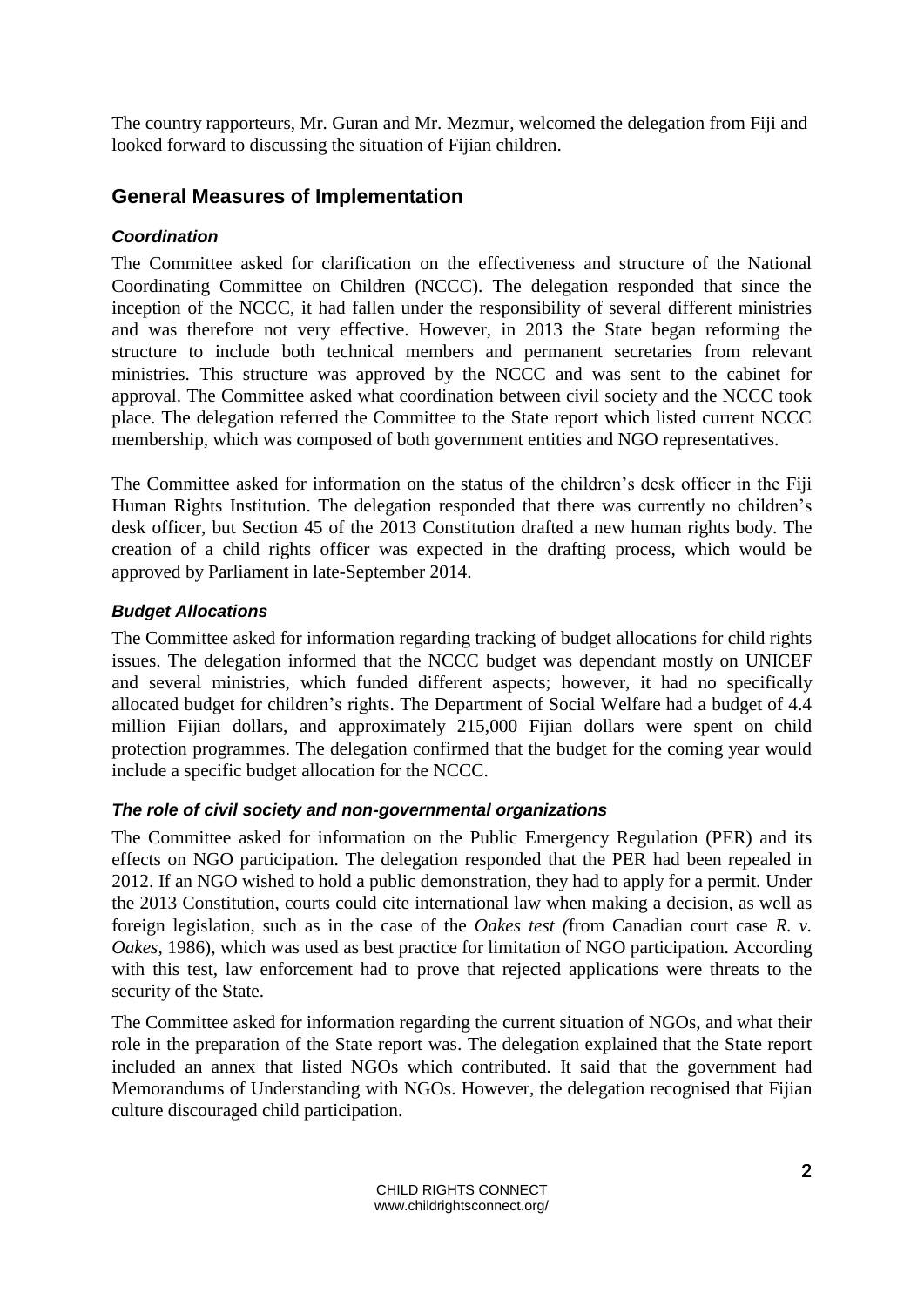#### *Data collection*

The Committee expressed concern over data collection, as there was no existing statistical office in Fiji. The delegation responded that the State was working towards a coordinating system, and welcomed suggestions from the Committee on a model system that Fiji would benefit from.

# **Definition of the Child**

The Committee asked if the Constitution provided an overarching definition of the child. The delegation clarified that Section 163 of the Constitution stated that the term child was applicable to any individual who has not reached the age of 18 years. It stated that all other legislation was subordinate to the Constitution.

The delegation informed that the Juveniles Act defined a child as any person under 17, but the high court had applied the CRC age to this Act.

# **General Principles**

#### *Right to be heard*

The State has made efforts to engage more children in participation. Importantly, the voting age was changed from 21 to 18, which encouraged politicians to reach out to secondary school students. Additionally, the delegation explained that the Ministry of Education had worked to ensure that children were heard within the school system.

#### *Non-discrimination*

The Committee was concerned about deep-rooted gender roles in the State and asked what progress was being made in this regard. The delegation responded that in April 2014, the Fijian cabinet endorsed the Fiji National Gender Policy. Section 5 (17) of this policy provided for gender statistics and research in the areas of agriculture, peace and security, budgeting, health, reproductive health and abusive substances. Further, the delegation said that the State was attempting to discourage gender-biased cultural values including religious and cultural leaders, and NGOs in efforts to raise public awareness on the issue. The delegation also noted that the Fiji Women's Federation, which had held an advisory role, was seeking to obtain a statutory role to enforce gender policy. The Committee asked if there was child participation within the Fiji Women's Federation. The delegation replied that there was not, but acknowledged that having an underage chair would be beneficial.

# **Civil Rights and Freedoms**

### *Corporal Punishment*

The Committee recognised that the 2013 Constitution abolished corporal punishment, but asked if there was other legislation that imposed sanctions for perpetrators. The delegation responded that both the Penal Code and the Juvenile Act criminalised corporal punishment. However, perpetrators had never been properly prosecuted because of cultural and social acceptance of this practice.

#### *Domestic Violence*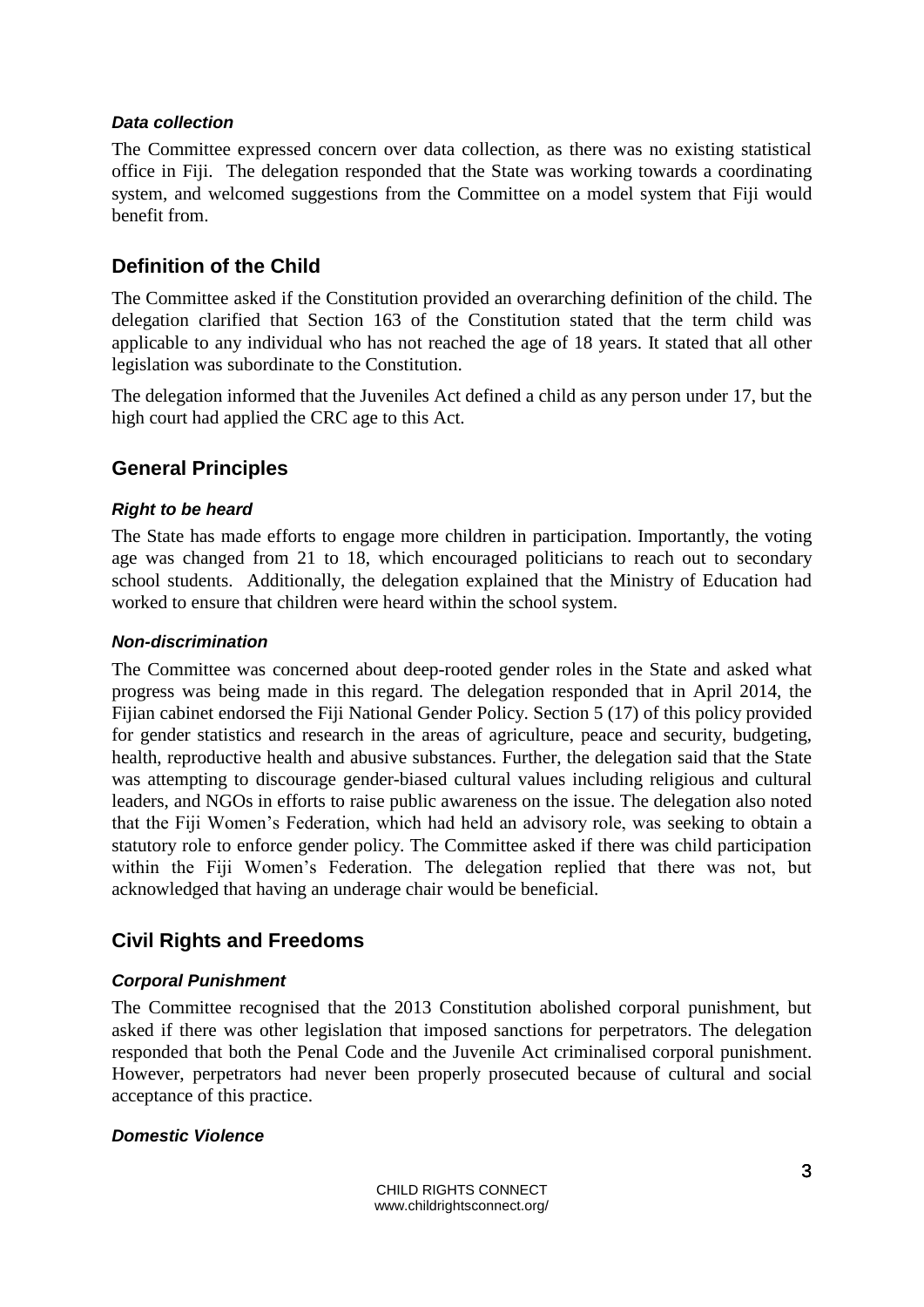The delegation explained that the State party enacted the Domestic Violence Decree which made the reporting of suspected cases of child abuse mandatory for doctors, teachers, legal practitioners, law enforcement, and social welfare officers. The Committee commended the State on its Domestic Violence Decree, and asked if training was provided to these professionals. The delegation responded that integral training had been carried out throughout the country since the adoption of the decree. Other professionals attended the trainings on a voluntary basis; this included nurses, who were not yet required to report. The Committee further asked what consequences professionals faced if they did not report. The delegation explained that failure to report was a criminal offence subject to criminal prosecution. In the case of wrongful report, there were no sanctions on professionals, and the reporting process was made as simple as possible.

Additionally, if a doctor determined it unsafe for a child to leave a medical facility due to possible mistreatment, the Child Welfare Decree created a Care and Treatment Order, allowing the doctor to keep the child for up to 72 hours. The delegation reported that the Child Welfare Decree led to an increase in reporting child abuse from 312 in 2013 to 447 in the first half of 2014.

#### *Protection from Abuse and Neglect*

The Committee asked about the traditional practice of reconciliation, *bulubulu*, and its use by courts. The delegation responded that sexual violence and rape are non-reconcilable offences, as outlined in the Domestic Violence Decree. However, the delegation informed that reconciliation was available to lessen sentencing, but required the court to examine all considerations (eg. age of victim, whether pregnancy resulted, if children were witnesses, and if the attacker showed change).

#### *Birth registrations*

The Committee was concerned about the stagnation of birth registration rates for those over age of 5 in the last 24 months. It noted that registration was not free, and asked to what extent this curtailed registration, especially in remote areas. The acknowledged that the Births and Registration Act provided for late registrations fees; however, a nationwide amnesty for late registrations of birth was in effect, which addressed the issue that approximately 30% of children under 5 who were not registered.

### *Right to Participation*

The Committee requested information on how children could organise and assemble; and asked specifically if there were associations made of only children. The delegation responded that demonstration was a Constitutional guarantee, regardless of age

### *Child Marriages and Age of Consent*

The Committee asked what the age of consent was. The delegation responded that the age of consent was 16 and it was a criminal offense to have sexual intercourse with any person under this age, whereas the minimum age of marriage was 18. The Committee noted that arranged marriage was still practiced in Fiji and asked what was being done to ensure that all marriages were voluntary between adults. The delegation cited the recent jurisprudence of……. that applied a gender-based approach to the issues, by interpreting "forced" as the result of social and cultural pressures.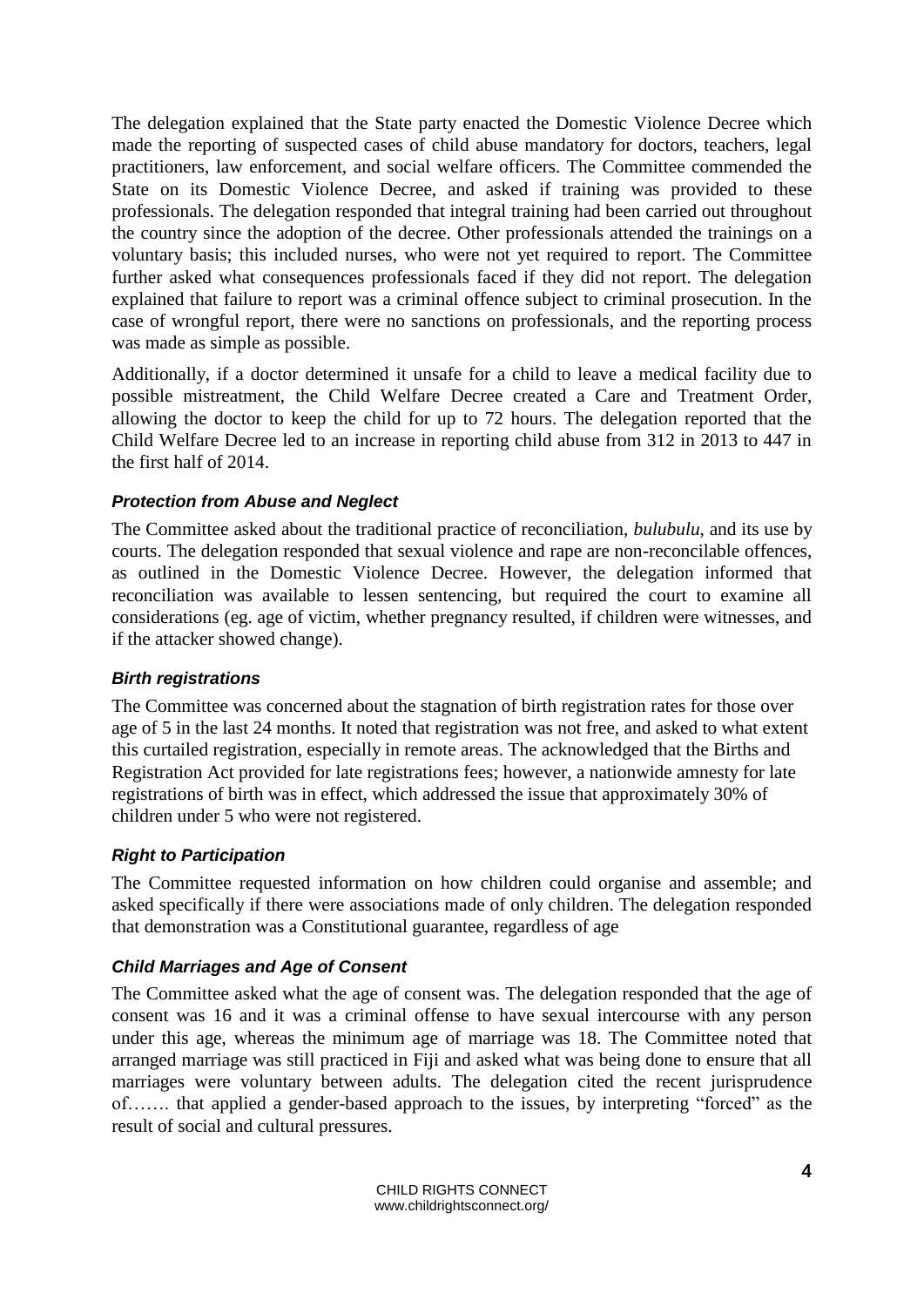# **Family Environment and Alternative Care**

### *Adoption*

The Committee commended the State party on its ratification of the Hague Convention on Inter-Country Adoption in 2012. It asked why the Adoption Decree, which would help to implement the convention, was still in draft form for more than 2 years, since June 2012, and what steps were being taken to expedite its adoption. The delegation responded the delay was due to the constitutional reform process; it was expected that the draft decrees would be examined soon after the September 2014 general elections.

The Committee noted that there had been an increase in the number of adoptions from China, Pakistan, and India. It asked if there were any bilateral agreements to address the main challenges. The delegation informed that it had ratified the Hague Convention in 2012, and any adoptions applied through the Hague Convention were given process; applications made under the Adoption Act were dismissed due to a residency requirement.

### *Alternative care*

The Committee expressed concern regarding the culture of informal inter-family adoption, and asked if these children enjoyed the same rights as formally adopted children. The delegation explained that "Kinship Adoption" was common in Fiji, as children in maritime areas tended to move to urban centres to complete secondary school. Most often, these children lived with extended family members. In cases of abuse, the Department of Social Welfare would be informed and would remove the child concerned. The delegation stated that institutionalisation was always the last option.

The Committee asked what the State was doing to discourage parents from giving their children up to institutions due to poverty. The delegation answered that in this case, the State provided counselling for the parents to prevent institutionalisation. The State also offered social protection programmes in the cases of extreme poverty.

### **Basic Health and Welfare**

### *HIV and AIDS*

The Committee noted the progress made thanks to the 2011 HIV/AIDS decree, but asked what measures had been taken to monitor issues of HIV/AIDS. It also noted the disparity in its implementation in rural and urban areas. The delegation responded that in 2011, the Ministry of Health developed HIV/AIDS testing strategies, called the HIV Testing and Counselling Policy and Prevention of Transmission. This included a training package and manual. Additionally, the decree outlined procedures to be taken in HIV/AIDS positive instances. The delegation cited that HIV/AIDS cases in 2013 were: 5 in children between the ages of 0-4, and 0 for children aged 5-19.

### *Children with disabilities*

The Committee asked what support was given to parents of children with disabilities, especially girls who were more likely to be sexually abused. The delegation responded that social services were provided, and steps were taken to ensure children could stay with their families. The Fiji National Council for Disabilities was the body that determined minimum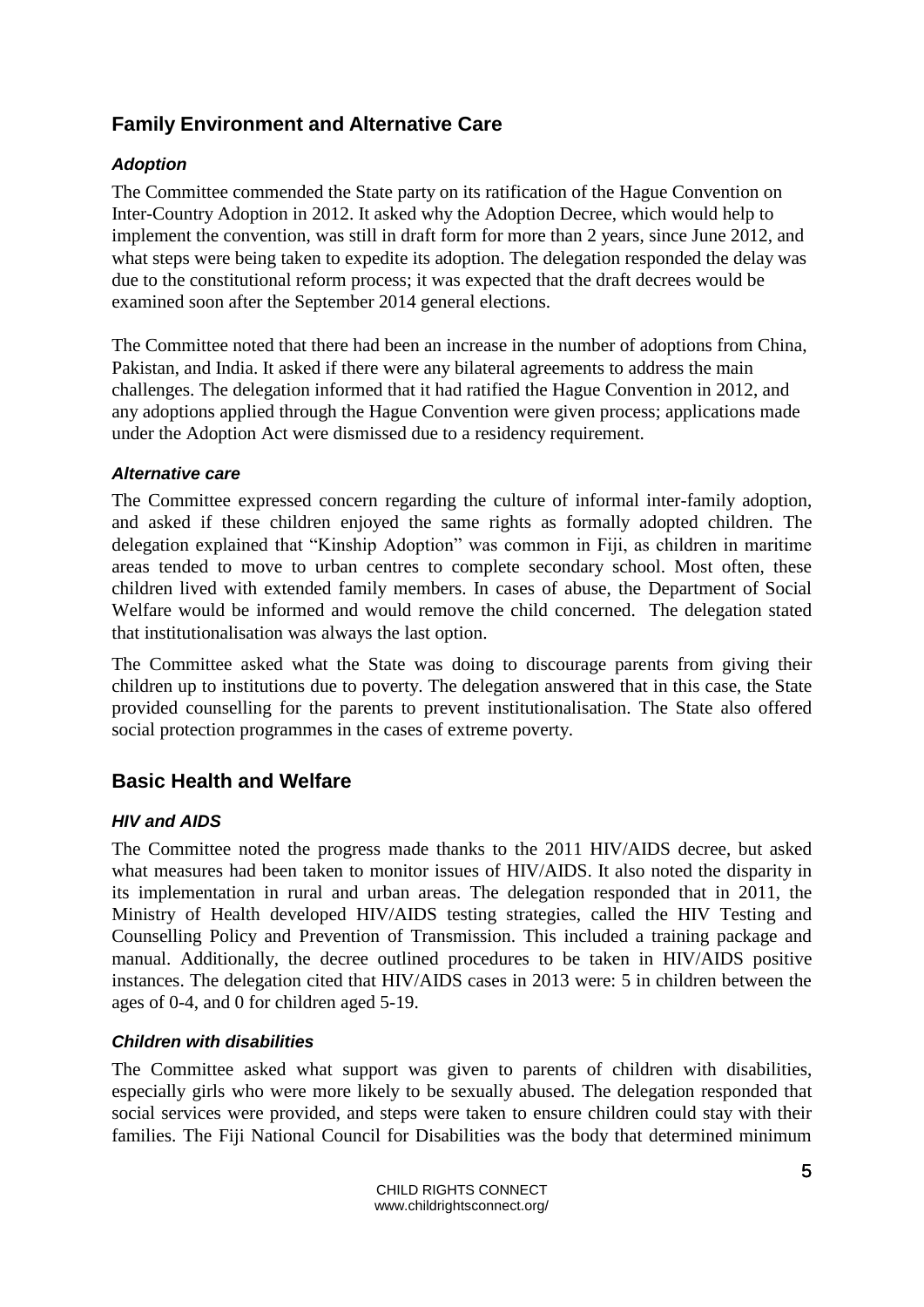standards and decided if parents were able to care for children. The Department of Social Welfare dealt with this issue on a case-by-case basis and ensured that minimum standards were met; the ministry closely monitored children who were placed in specialized institutions. 9 institutions existed in the country, and each housed up to 30 children. The delegation said that sexually abused girls were normally institutionalised, as their parents were found unable to take care of them.

The Committee asked how many professionals worked with children with disabilities, specifically children requiring speech therapy. The delegation responded that there were no permanent professionals on speech therapy, but that international specialists provided temporary services. Additionally, the Fiji National University had been requested to develop a curriculum for missing services, such as speech therapy.

### *Obesity & Breastfeeding*

The Committee noted that 1 out of 8 children had problems with obesity and diabetes. It asked what the government was doing to deal with these issues. The delegation cited that the Ministry of Health developed a strategic plan for non-communicable diseases (NCDs) and was trying to tackle risk factors including nutrition and promotion of young child feeding and breastfeeding with the "From Womb to Tomb" programme. Additionally, all division hospitals were made baby friendly, which was addressed on a 10-step basis. The delegation stated that mother support groups were present in all 19 subdivisions. The National Breast Feeding Committee was scheduled to meet on 24<sup>th</sup> September 2014, and the delegation expressed its hope that there would be a more comprehensive strategy after this meeting.

### *Teenage pregnancy*

The delegation informed there had been an increase in teenage pregnancies in the past 10 years. The Minister of Health began an adolescent health programme aimed towards educating adolescents on sexual and reproductive health. The programme covered 500 schools in 400 communities, which included 5 rural islands.

### *Drug and alcohol issues*

The Committee asked if an established drug unit had been created, and what services were available for recovery and psychological support to children involved in substance abuse. The delegation informed that the Advocacy Council trained teachers and schools personnel to identify children using drugs or similar substances as well as children victims of abuse. When a case of drug abuse was identified, the child protection officer of the school would contact the family of the child and refer the case to specialists.

# **Education, Leisure and Cultural Activities**

### *Pre-school education*

The Committee noted that early childhood education was limited in rural areas and outer islands and asked what measures ensured that these children had access to education. The delegation responded that there were 4 regional officers and 9 district officers assigned to assess the situation in remote areas and make appropriate recommendations. The delegation also informed that there were a number of unregistered early childhood education centres, but the Fiji Education Management System was registering these schools so they could be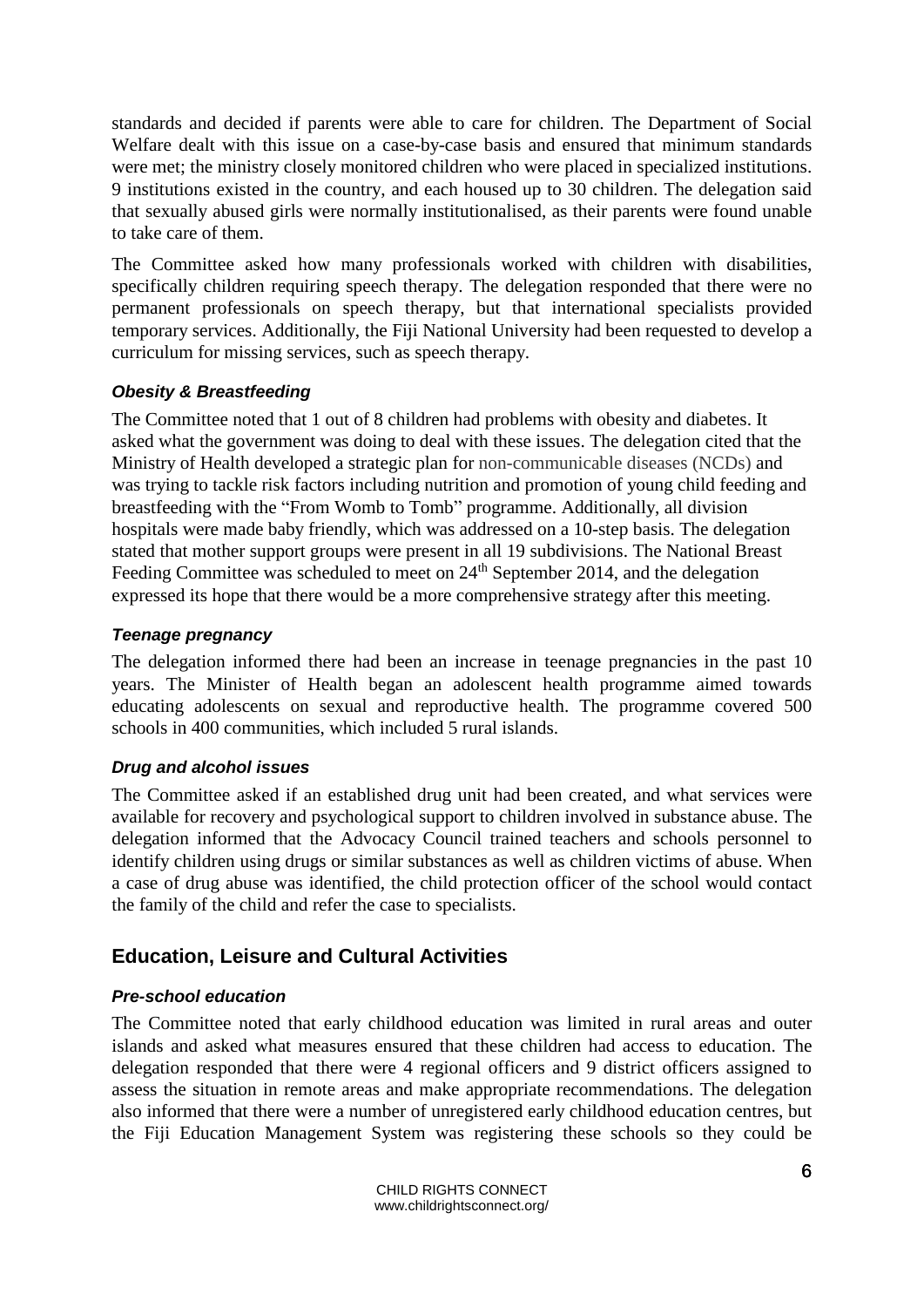brought to early childhood education national standards. There were about 1,030 such centres registered.

### *Education*

The Committee asked if primary education was free of charge and what the age of compulsory education was. The delegation informed that primary and secondary education was free. An allowance of up to 1.60 Fijian dollars was given to families who earned less than 15,000 to cover transportation costs. A zoning policy determined the approximate cost of transportation for each child, and they were given coupons for boats or buses. The Committee noted that there was a shortage of schools in remote areas and asked how children in these areas received access to education. It was especially concerned for young children who were not able to travel far without an adult. The delegation explained that schools were placed within a 2km radius of inhabited areas. However, there were boarding schools that children could attend. To address the issue of young children who were not able to travel long distances from home, 4 infant local schools covering the first three years of schooling had been established.

The delegation further explained that children receive free textbooks until the  $10<sup>th</sup>$  year of school. However, parents had to provide their children with clothes, food, and supplies.

### *Education for children with disabilities*

The Committee noted that special schools for children with disabilities seemed to be preferred over inclusive education and asked if the government was planning to do more for inclusive education. The delegation informed that preference was given to special schools because parents considered them safer than public schools. The Ministries of Health and Education were trying to mainstream students with disabilities into public school settings by promoting non-discrimination and providing training to local teachers.

### **Special Protection Measures**

### *Street Children*

The Committee noted the use of children for begging and asked the delegation to explain actions taken to combat this. The delegation responded that there are minimal cases of children on the street; a recent project revealed a total of about 8. However, if a child was found begging, the Department of Social Welfare would assist the family while giving a warning. Upon second infraction, the Department of Social Welfare would remove the child from the parent's care. The delegation also informed that the State was working with NGOs to create homes where these families could be trained. The Committee inquired if the State had programmes to assess and help street children. The delegation restated that they have very low instances of street children and that there were programmes available for street children to both insert them back into educational systems, and to train them in technical skills. The Committee asked what was the formal process; how were they encouraged to return to school. The delegation responded that there was no formal process, but instead was taken on a caseby-case basis. The State undertook training with schools and law enforcement officials on approaching and removing children from the streets if they were of school age. The children were then placed back in school and the family was assisted through social protection programmes. In cases where they could not go back to school, registration with national